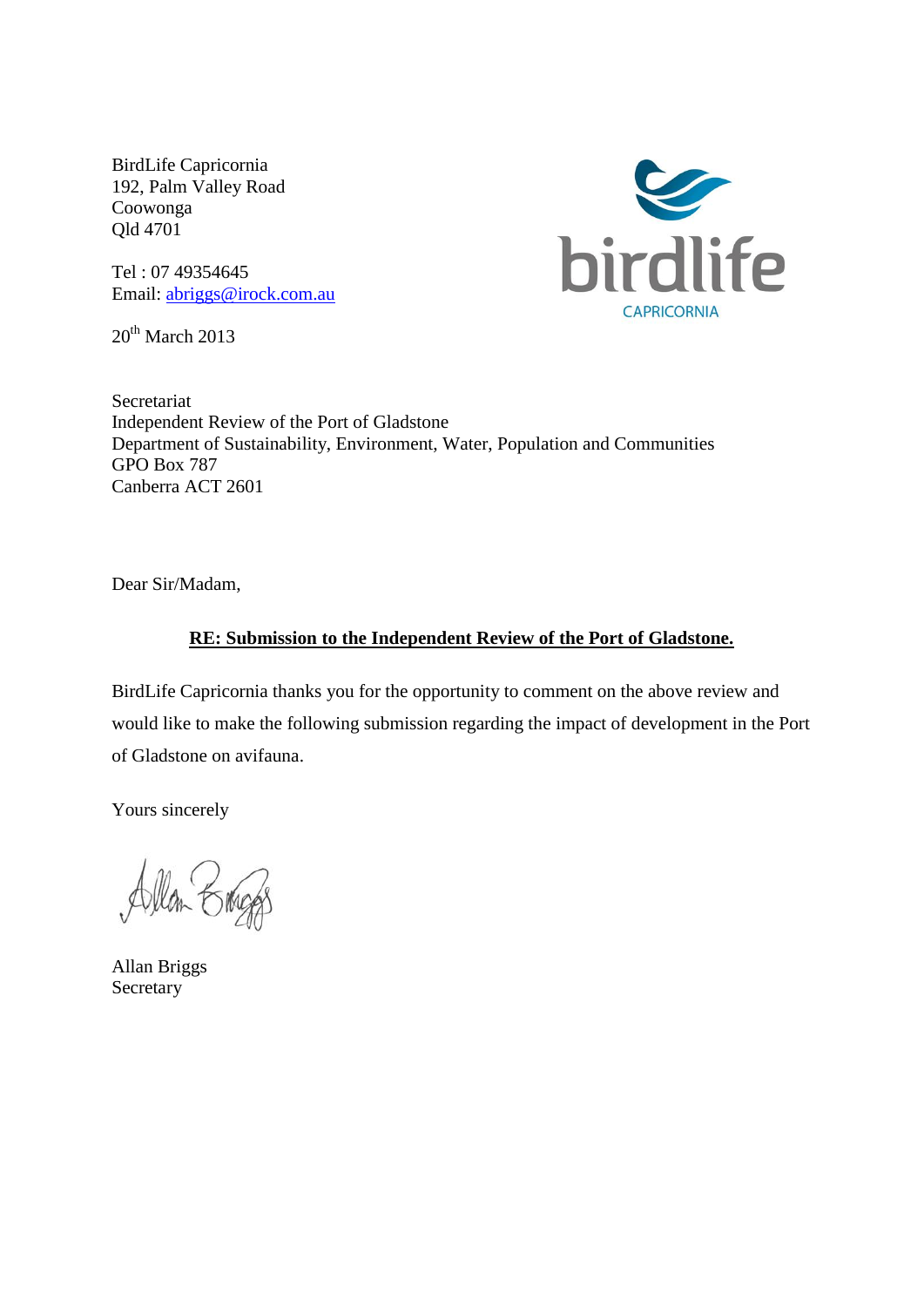# **Table of Contents**

## **Contents**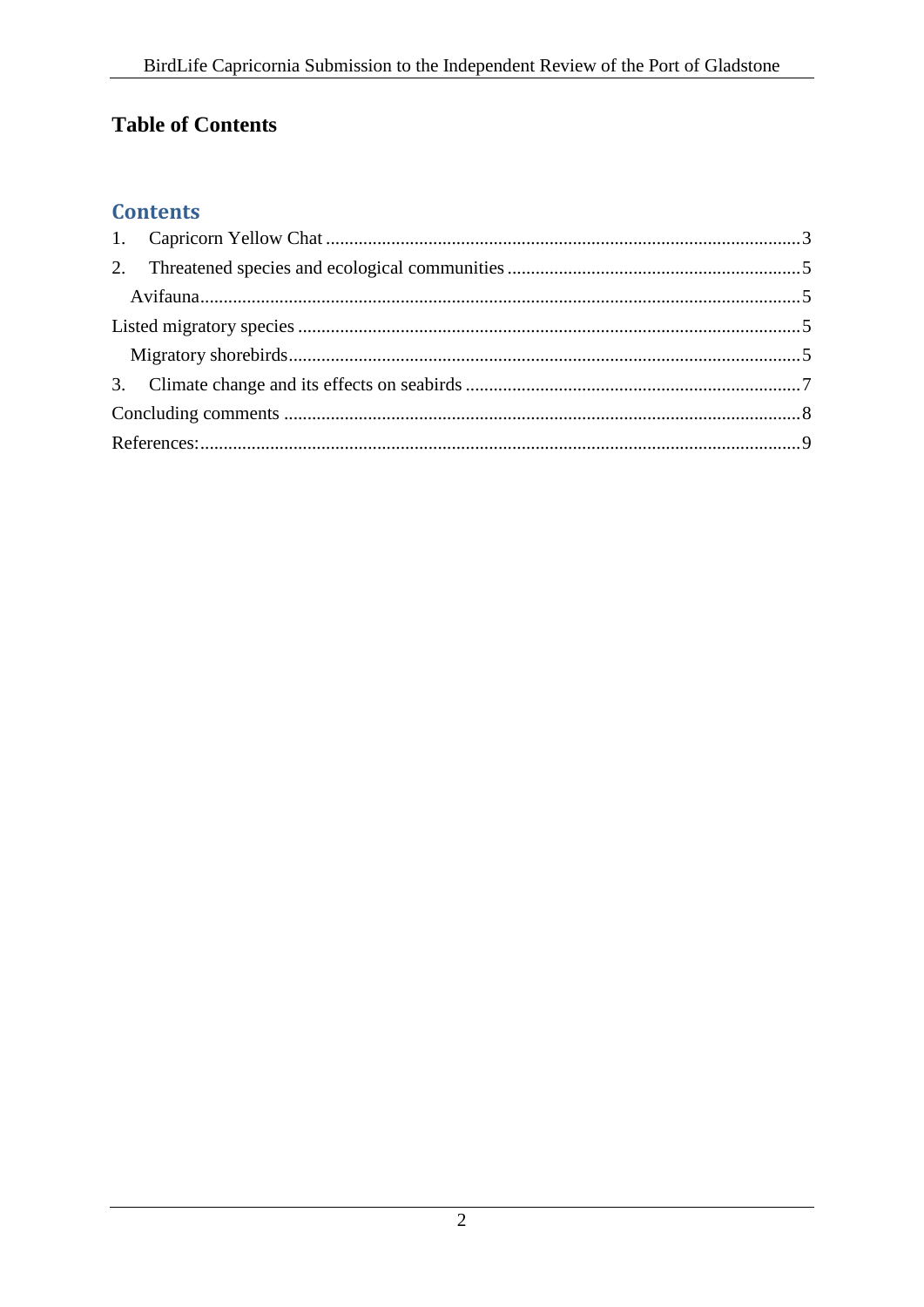# <span id="page-2-0"></span>**1. Capricorn Yellow Chat**

The Capricorn yellow chat is currently listed as 'Critically Endangered' under the Commonwealth *Environment Protection and Biodiversity Conservation Act 1999* (EPBC Act) and as 'Endangered' under the Queensland *Nature Conservation Act 1992* (NCA).

#### *Scientific name: Epthianura crocea macgregori*

The Capricorn Yellow Chat *macgregori* is a sub-species of the Yellow Chat. Geographical isolation has resulted in small differences in plumage and size from that of the main population which is found in western central and far northern Australia. However, recent DNA samples may show that the Capricorn Yellow Chat has been isolated long enough for it to evolve into a distinct species.

*Distribution:* Coastal marine plains from St Lawrence to Curtis Island.

*Habitat:* Sedges and grasses on marine plains near channels and basins.

**Population:** The total population of this species is estimated at "fewer than 250 mature individuals" Houston (2008).

*Specific habitat locations of concern:* Marine plains east of the Bruce Highway extending in a line from Ambrose to Bajool and to the coast. There is also a population on Curtis Island that is of concern. Known nesting locations are along Twelve Mile Creek near Raglan which runs across the marine plains towards Port Alma and in roadside gutters along Port Alma Road. However, the Capricorn Yellow Chat ranges across the whole of the marine plain in search of food.

*Habitat critical to the survival of the species:* On current knowledge, habitat critical to the survival of the Capricorn yellow chat is wetlands and associated grasslands on seasonally inundated marine plains. These wetlands have shallow braided channels and depressions with a mosaic of dense sedge-beds (Cyperus alopecuroides or Schoenoplectus litoralis), grasslands (marine couch Sporobolus virginicus, para grass Brachiaria mutica and/or water couch Paspalum distichum), tall samphire (particularly Halosarcia pergranulata) and areas of mud and/or shallow water (Houston et al.2004a, Jaensch et al. 2004a, Houston et al. unpub. data).

**Concerns:** The Capricorn Yellow Chat has very specific habitat requirements and infrastructure development such as a rail spur from the main line to Balaclava Island will not only damage the fragile habitat but interfere with hydrological flows and bisect their habitat with a raised rail line. Other impacts are the gas pipelines that will cross over the marine plains to Curtis Island.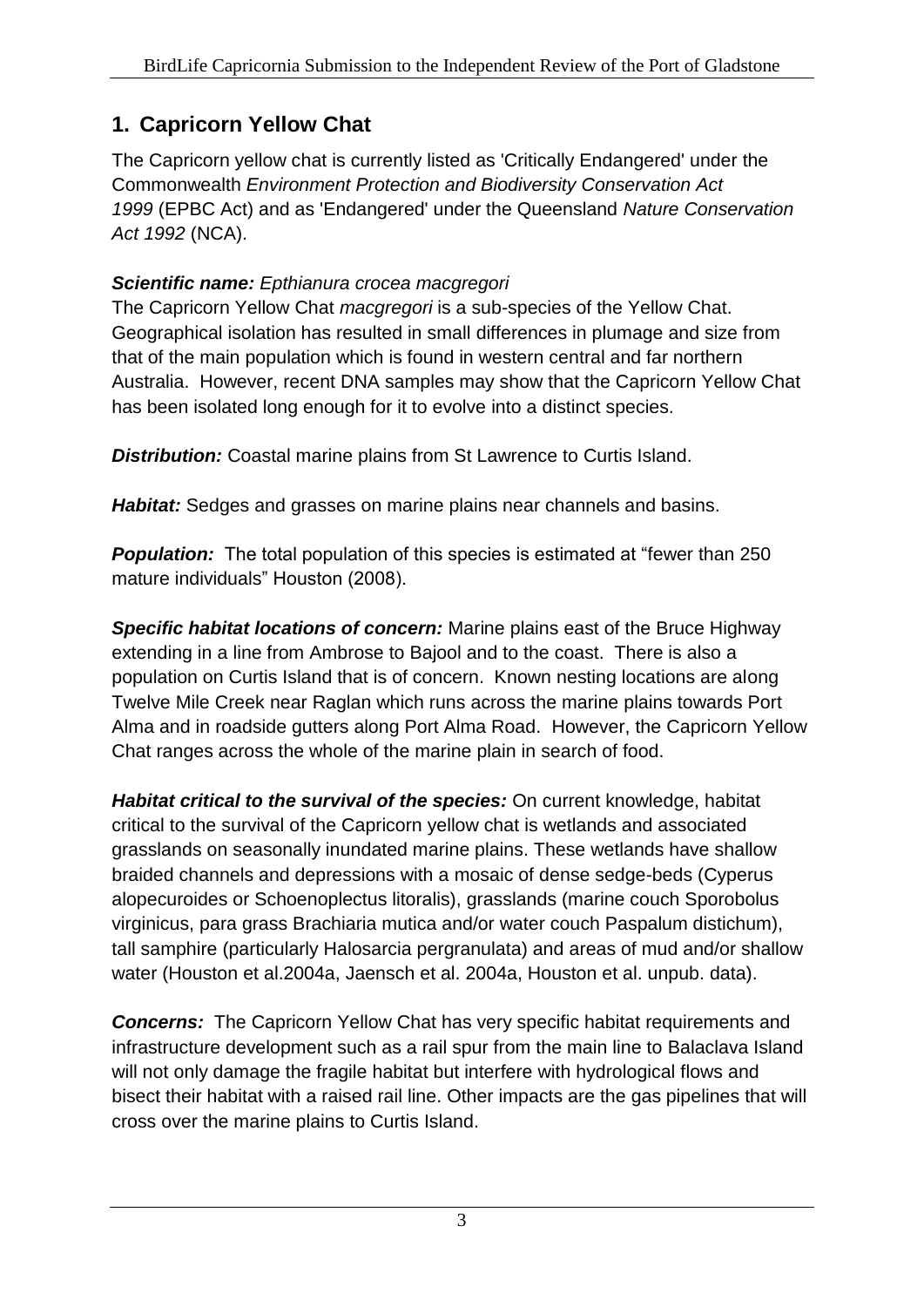The Recovery Plan for the Capricorn Yellow Chat (2008) cites the following threat.

"Interfere with surface flows upon which productivity of these marine plain wetlands are dependent. As an example, any upstream land-use that reduces surface in-flows and/or sheet overland flows may reduce breeding and affect the long-term survival of the species. Both dams and ponded pasture banks may contribute to this problem. Ponded pasture banks are used extensively by pastoralists in this region to establish wetlands for ponded pasture grasses in order to increase production capacity of the land." pp 12.

Obviously the banks created for a railway line will have the same impact as ponded pasture banks and the result may affect the long term survival of the species. This is an example where short term gains will have long term impacts that in this case may lead to the extinction of a species.

**Offsets:** The use of offsets for this species is unlikely to be a viable option since the population is so small and uses such specific habitat that the birds are unlikely to move to an offset location. Retaining the existing habitat where the Capricorn Yellow Chat feeds, roosts and breeds is the only way to ensure their survival into the future.

#### *Relevance to the review Terms of Reference*

The review terms of reference (c) states:

*Environmental concerns in the Port of Gladstone, including the environmental performance of consented developments and operations and the impacts of other contributory factors, such as natural causes, catchment runoff, established industrial operations, urban expansion and floodplain changes;*

The environmental impacts of infrastructure development in the Port of Gladstone on the population of Capricorn Yellow Chats in the marine plains has the potential to severely deplete populations of this species and serious consideration should be given to directing any infrastructure development away from any affected habitat.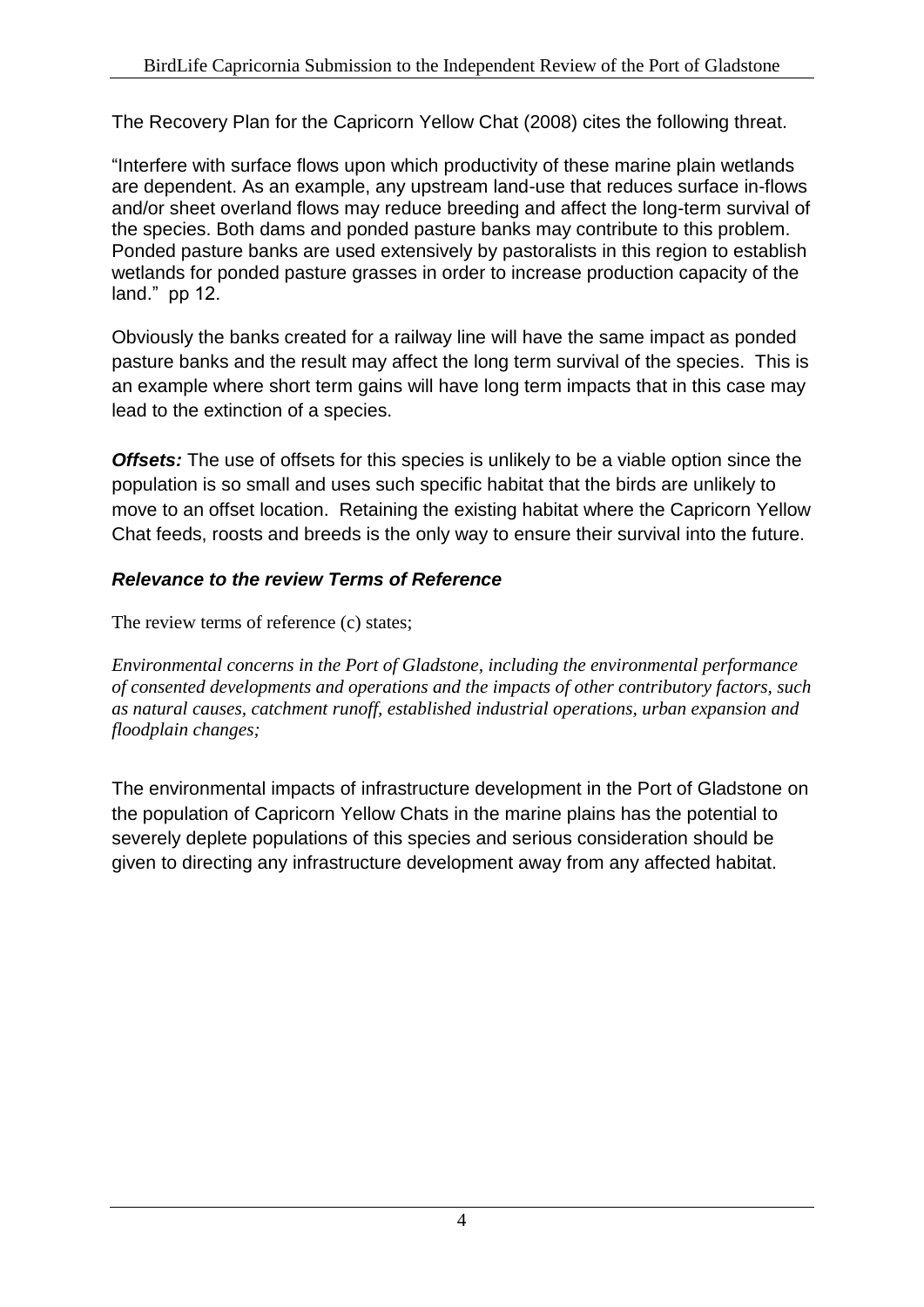## <span id="page-4-0"></span>**2. Threatened species and ecological communities**

#### <span id="page-4-1"></span>**Avifauna**

The Beach Stone-curlew (*Esacus neglectus)* is listed as 'vulnerable' under the *Nature Conservation Act 1992* (Qld). The Beach Stone-curlew occurs on open, undisturbed beaches, islands, reefs, and estuarine intertidal sand and mudflats, preferring beaches with estuaries or mangroves nearby. BirdLife Capricornia advises that several pairs of Beach Stone-curlew are present in and around the Port of Gladstone.

## <span id="page-4-2"></span>**Listed migratory species**

#### <span id="page-4-3"></span>**Migratory shorebirds**

Australia is signatory to the JAMBA (Japan), CAMBA (China) and ROKAMBA (Korea) bilateral agreements to protect shorebirds.

All agreements require the parties to protect migratory birds by:

- limiting the circumstances under which migratory birds are taken or traded;
- protecting and conserving important habitats;
- exchanging information; and
- building cooperative relationships.

Shorebirds are found on intertidal mudflats and sandflats, often with beds of seagrass, on sheltered coasts, especially estuaries, mangrove swamps, bays, harbours and lagoons.

BirdLife Australia Capricornia advises that the following migratory shorebirds are known to visit the Port of Gladstone on their annual migration, to and from the breeding grounds in the Northern hemisphere, to feeding and roosting areas in Eastern Australia.

*Gallinago hardwickii* - Latham's Snipe *Numenius madagascariensis* - Eastern Curlew *Numenius phaeopus* - Whimbrel *Arenaria interpres* - Ruddy Turnstone *Heteroscelus brevipes* - Grey-tailed Tattler

The presence of three species,(Eastern Curlew, Whimbrel and Grey-tailed Tattler) is also noted in the Queensland Environmental Protection Agency Wildlife Online database.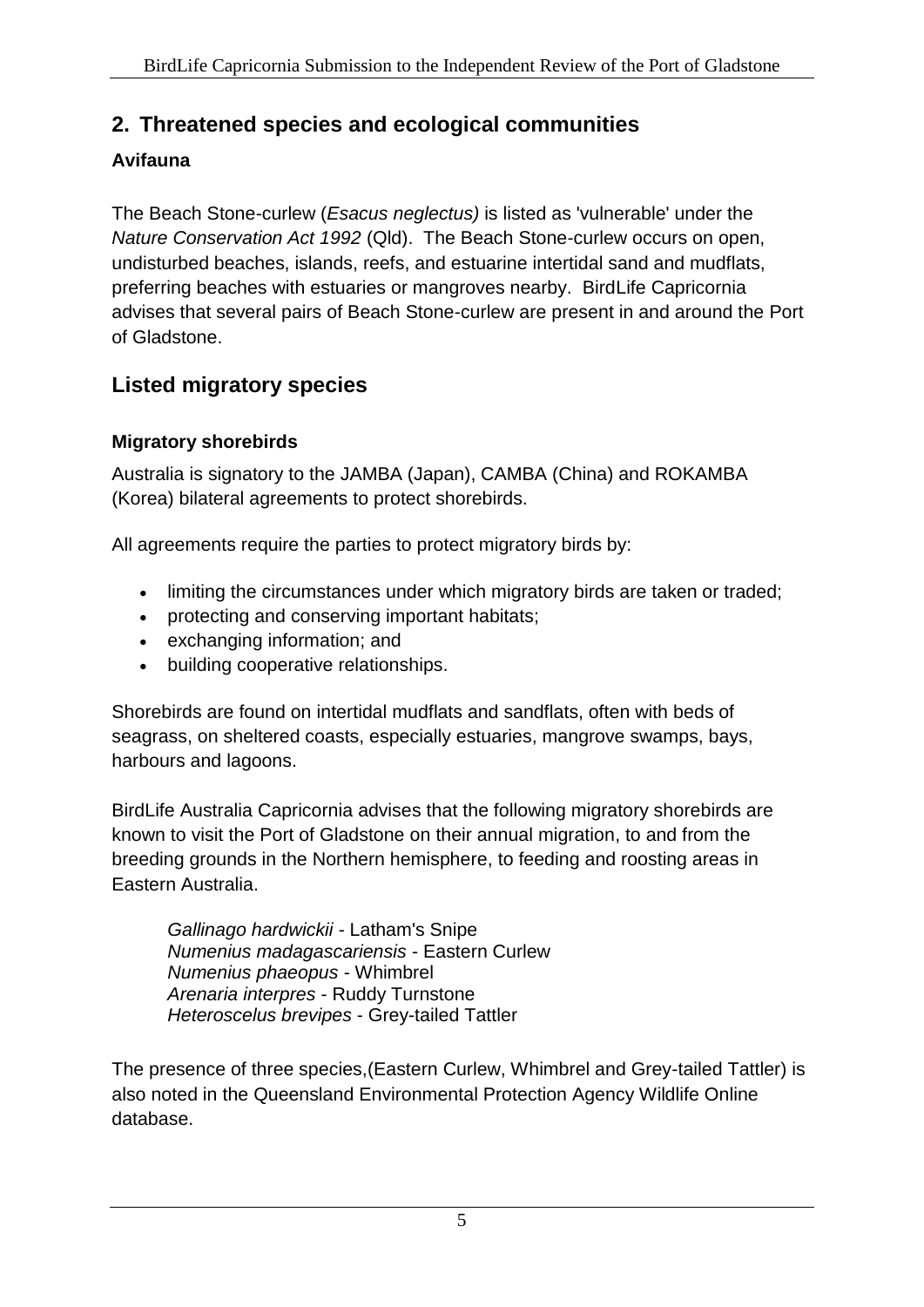Migratory shorebird species use the beaches and estuaries of the Port of Gladstone and in particular the intertidal mudflats and sandflats surrounding the mangrove communities. There is high risk of degradation to this area due to nutrient runoff during and after development. More importantly however, migratory shorebirds are very sensitive to disturbance from human activities, such as large numbers of people being involved in infrastructure development. Excessive use of the area would have a serious impact on its viability for visiting shorebirds.

#### *Relevance to the review Terms of Reference*

The review terms of reference (c) states;

*Environmental concerns in the Port of Gladstone, including the environmental performance of consented developments and operations and the impacts of other contributory factors, such as natural causes, catchment runoff, established industrial operations, urban expansion and floodplain changes;*

Infrastructure development in the Port of Gladstone is destroying large areas of intertidal mudflats, mangroves and beach habitats that are being used by migratory and resident shorebirds. Development should not be permitted in such areas as the net result is a further decline in shorebird populations.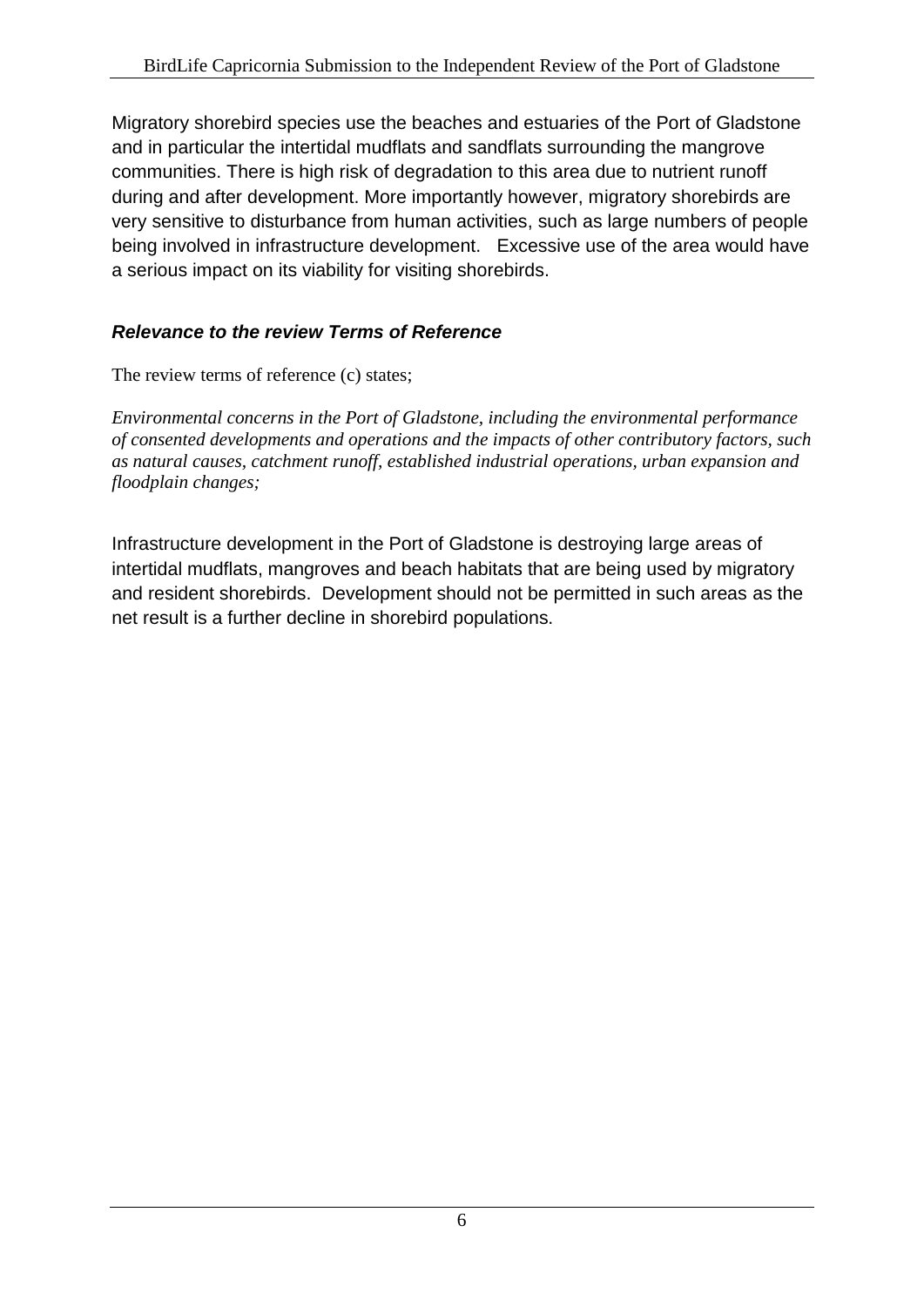## <span id="page-6-0"></span>**3. Climate change and its effects on seabirds**

For seabirds using the Great Barrier Reef, a key vulnerability is to climate change and predicted increases in SST and changes in major seasonal-scale weather patterns that influence circulation and upwelling, such as the ENSO. Chambers et al (2012 and 2011) have demonstrated the deleterious effects of climate change on seabirds and of course climate change is well known to have a positive correlation with  $CO<sup>2</sup>$  emissions.

#### *Relevance to the review Terms of Reference*

The review terms of reference (c) states;

*Environmental concerns in the Port of Gladstone, including the environmental performance of consented developments and operations and the impacts of other contributory factors, such as natural causes, catchment runoff, established industrial operations, urban expansion and floodplain changes;*

The largest portion of development in the Port of Gladstone is related to coal and LNG exports. Both of these resource commodities are huge contributors to  $CO<sup>2</sup>$ emissions which in turn will impact on global warming and consequently on seabirds. The whole ecosystem of the planet is interconnected, change one variable and it will have an avalanche impact on the whole. We would request that you give serious consideration to the massive contribution to  $CO<sup>2</sup>$  emissions by coal and LNG and look at ways in which this can be mitigated.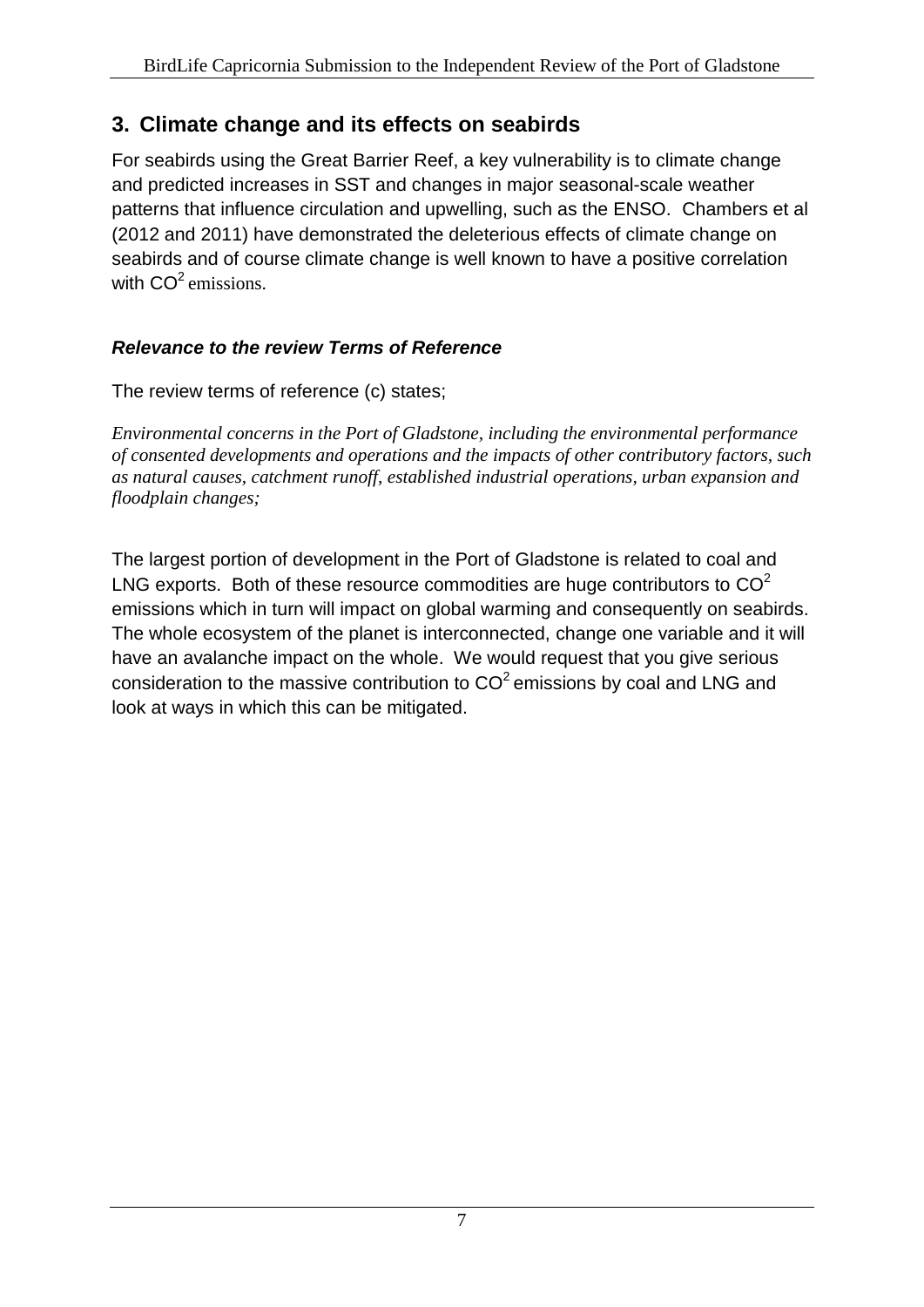## <span id="page-7-0"></span>**Concluding comments**

.

As an environmental group with specific interest in birds, and the ecosystems that they inhabit, we have a responsibility to put forward the case for the protection of areas of high conservation value as well as to oppose any action that will have detrimental effects on these environments. However, we are mindful that there needs to be a balance between responsible development that provides community benefits and environmental concerns. We believe that development in the Port of Gladstone poses significant and unacceptable environmental threats to birds and the habitats they use.

• Infrastructure development in the Port of Gladstone that will affect the marine plain habitat of the Capricorn Yellow Chat

We oppose any infrastructure development in the marine plains within and adjacent to the Port of Gladstone on environmental grounds and require that any such development is routed or placed in locations that will not impact on the marine plains habitat that is critical for the survival of the Capricorn Yellow Chat.

- Infrastructure development in the Port of Gladstone is destroying essential habitat for migratory and resident shorebirds such development should not be permitted in those habitat areas as the net result is a further decline in shorebird populations.
- Coal and LNG exports are a major cause of  $CO<sup>2</sup>$  emissions which affects global warming and impacts on seabirds in particular. We would request that ways of mitigating  $CO^2$  emissions are looked at since we do not believe that Australia can obviate their responsibilities on this issue just because these resource commodities are being exported to another country.